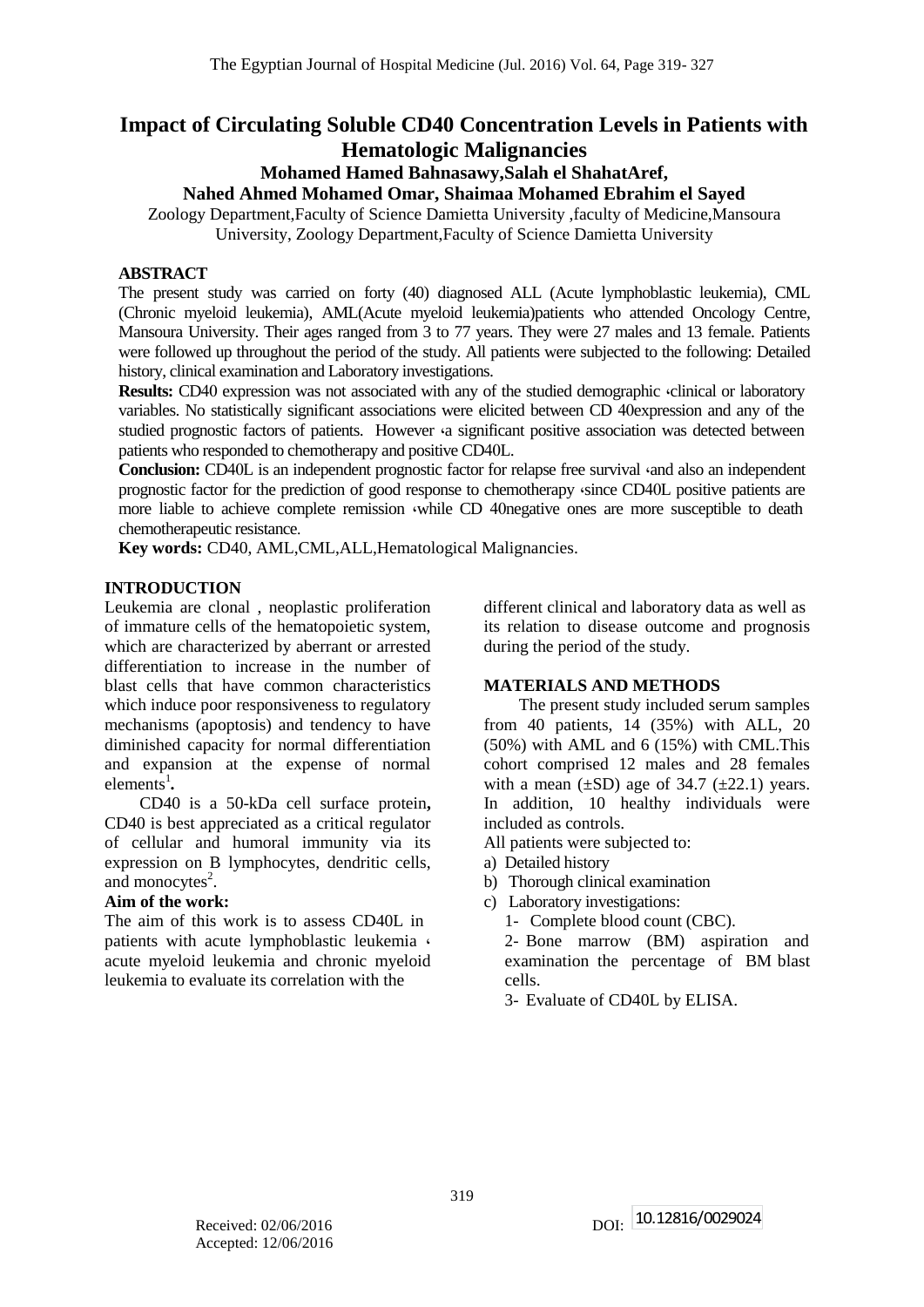|    | Standard(32ng/l)             | 0.5ml          |
|----|------------------------------|----------------|
| ◠  | Standard diluent             | 3ml            |
| 3  | Microelisa Stripplate        | 12well×8strips |
|    | Str-HRP-Conjugate Reagent    | 6ml            |
|    | solution<br>$30 \times$ wash | 20ml           |
| 6  | Biotin-sCD40L Ab             | 1ml            |
|    | Chromogen Solution A         | 6ml            |
| 8  | Chromogen Solution B         | 6ml            |
| 9  | Stop Solution                | 6ml            |
| 10 | Instruction                  |                |
| 11 | Closure plate membrane       |                |
| 12 | Sealed bags                  |                |

Materials supplied in the test kit:

#### **Assay procedure:**

#### 1.**Standard dilution:**

this test kit will supply one original Standard reagent, please dilute it by yourself according to the instruction

| $16$ ng/mL | Standard No.5 | $120\mu$ l Original Standard + $120\mu$ l Standard diluents |
|------------|---------------|-------------------------------------------------------------|
| $8$ ng/mL  | Standard No.4 | $120\mu$ l Standard No.4 + $120\mu$ l Standard diluent      |
| $4$ ng/ mL | Standard No.3 | 120µl Standard No.3 + 120µl Standard diluent                |
| $2$ ng/mL  | Standard No.2 | $120\mu$ I Standard No.2 + $120\mu$ I Standard diluent      |
| lng/mL     | Standard No.1 | 120µl Standard No.4 + 120µl Standard diluent                |

2.The quantity of the plates depends on the quantities of to-be-tested samples and the standards. It is suggested to duplicate each standard and blank well. Every sample shall be made according to your required quantity, and try to use the duplicated well as possible.

#### **Inject sample:**

① Blank well: don't add samples and sCD40L -antibody labeled with biotin, Streptavidin-HRP, only Chromogen solution A andB, and stop solution are allowed; other operations are the same.

② Standard wells: add standard 50μl, Streptavidin-HRP 50μl(since the standard already has combined biotin antibody, it is not necessary to add the antibody);

 $\overline{3}$  To be test wells: add sample 40μl, and then add both sCD40L-antibody 10μl and Streptavidin-HRP 50μl. Then seal the sealing memberance, and gently shaking, incubated 60 minutes at 37 °C.

Confection: dilute 30 times the 30×washing concentrate with distilled water as standby.

Washing: remove the memberance carefully, and drain the liquid, shake away the

remaining water.

Add chromogen solution A 50μl, then chromogen solution B 50μl to each well. Gently mixed, incubate for 10 min at 37℃ away from light.

Stop: Add Stop Solution 50μl into each well to stop the reaction(the blue changes into yellow immediately).

Final measurement: Take blank well as zero , measure the optical densit (OD) under 450 nm wavelength which should be carried out within 15min after adding the stop solution.

According to standards' concentration and the corresponding OD values, calculate out the standard curve linear regression equation, and then apply the OD values of the sample on the regression equation to calculate the corresponding sample's concentration. It is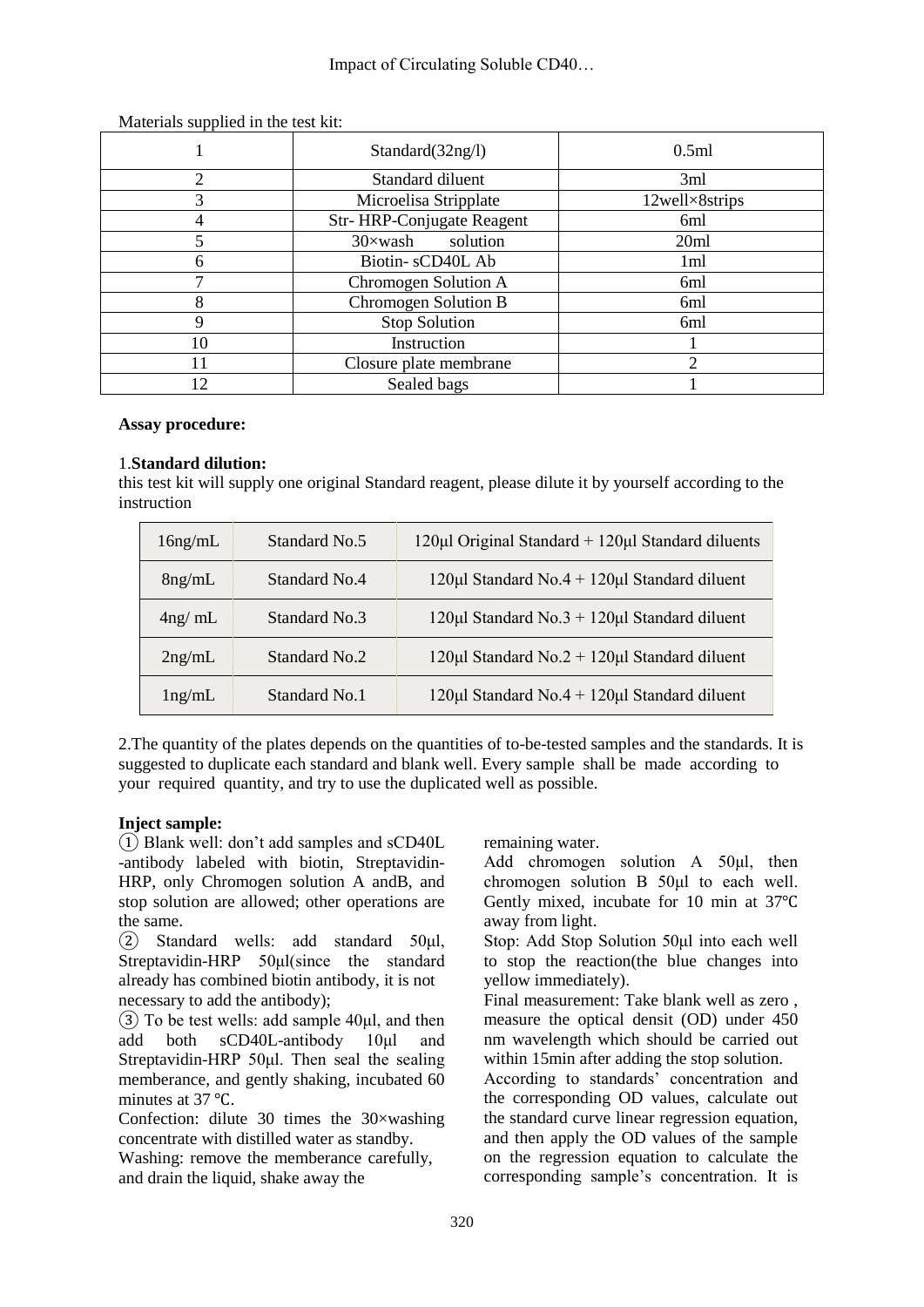acceptable to use kinds of software to make calculation

# **Statistical analysis**

 Data were tabulated, coded then analyzed using the computer program SPSS (Statistical package for social science) version 17.0.

 In the statistical comparison between the different groups, the significance of difference was tested using one of the following tests:

1- M an-Whitney test: -Used to compare between two groups of numerical (non-parametric) data.

 $2$ ruskal Wallis test: -Used to compare between more than two groups of numerical (nonparametric) data.

 Spearman's correlation coefficient ® test was used correlating different parameters.

Some investigated parameters were entered into a logistic regression model to determine which of these factors is considered as a significant risk factor and identify its odds ratio.

Univaraite and multivariate survival analyses were performed with the Cox proportional hazards model. Survival curves were constructed according to the Kaplan–Meier method. Finally, a log-rank test was performed to evaluate the statistical significance of differences in survival

# **RESULTS**

The present study included serum samples from 40 patients, 14 (35%) with ALL, 20 (50%) with AML and 6 (15%) with CML as shown in table(3).

This cohort comprised 12 males and 28 females with a mean  $(\pm SD)$  age of 34.7  $(\pm 22.1)$ years. In addition, 10 healthy individuals were included as controls as shown in table(2). Serum levels of CD40L were determined by ELISA. Here, we demonstrated that a proportion of patients with ALL, AML or CML malignancies had significantly (*P*<0.001) elevated levels (Median =3.70) of the circulating soluble form of CD40Lin comparison with those of controls (Median =1.10). There was no significant difference  $(P = 0.34)$  in CD40L

levels between different types of leukemias as shown in table(1).

Using 3.7 ng/ml as cutoff level, the prognostic value of CD40L was evaluated by comparing the overall survival of the  $CD40L^{\text{Low}}$  group (<3.7ng/ml) with that of the  $CD40L<sup>High</sup>$  group (>3.7ng/ml). Patients in theCD40L<sup>High</sup> group had a significantly shorter survival  $(P = 0.009)$  than patients in the CD40L <sup>Low</sup>group.In univariate analysis, other variables that were associated significantly with survival were blast cell count ( $P = 0.034$ ) and remission ( $P = 0.003$ ). The independence of the prognostic value of CD40L levels was evaluated by using the multivariate Cox regression model. Among all tested prognostic factors, only the level of CD40L  $\overline{CD40L}^{\text{High}}$ vs.  $CD40L^{\text{Low}}$  was a significant independent prognostic factor in this model (*P*<0.033) with high hazard ratio (4.224; 95% CI (1.121-15.923) as shown in  $table(15)$ .

Elevated levels were associated with significantly shorter treatment free and overall survival as shown in tables(13,14).

There is no significant difference in CD40L serum levels between patients with normal liver and those with enlarged liver  $(P = 0.22)$ . Similarly, there is no significant difference in CD40L levels between patients with normal, large or removed spleen  $(P = 0.25)$ as shown in table (5). CD40L serum levels significantly (*P*<0.0001) correlated (*r*  $=0.606$ ) with blast cell count as shown in  $table(15)$ .

CD40L were determined by ELISA. Here, we demonstrated that a proportion of patients with ALL, AML or CML malignancies had significantly (*P*<0.001) elevated levels (Median =3.70) of the circulating soluble form of CD40Lin comparison with those of controls (Median =1.10). There was no significant difference  $(P = 0.34)$  in CD40L levels between different types of leukemias.

The trans-membrane molecule CD40 has attracted attention as a therapeutic target in leukemia malignancies. Within the haematopoietic system, the CD40-CD40L interaction plays a central role in immune regulation<sup>3</sup>.

Studies on CD40L have revealed that it enhances antineoplastic immune response of the body, inhibits tumor growth, and induces apoptosis of cancer cells. The effect induced by CD40L has appeared to depend not only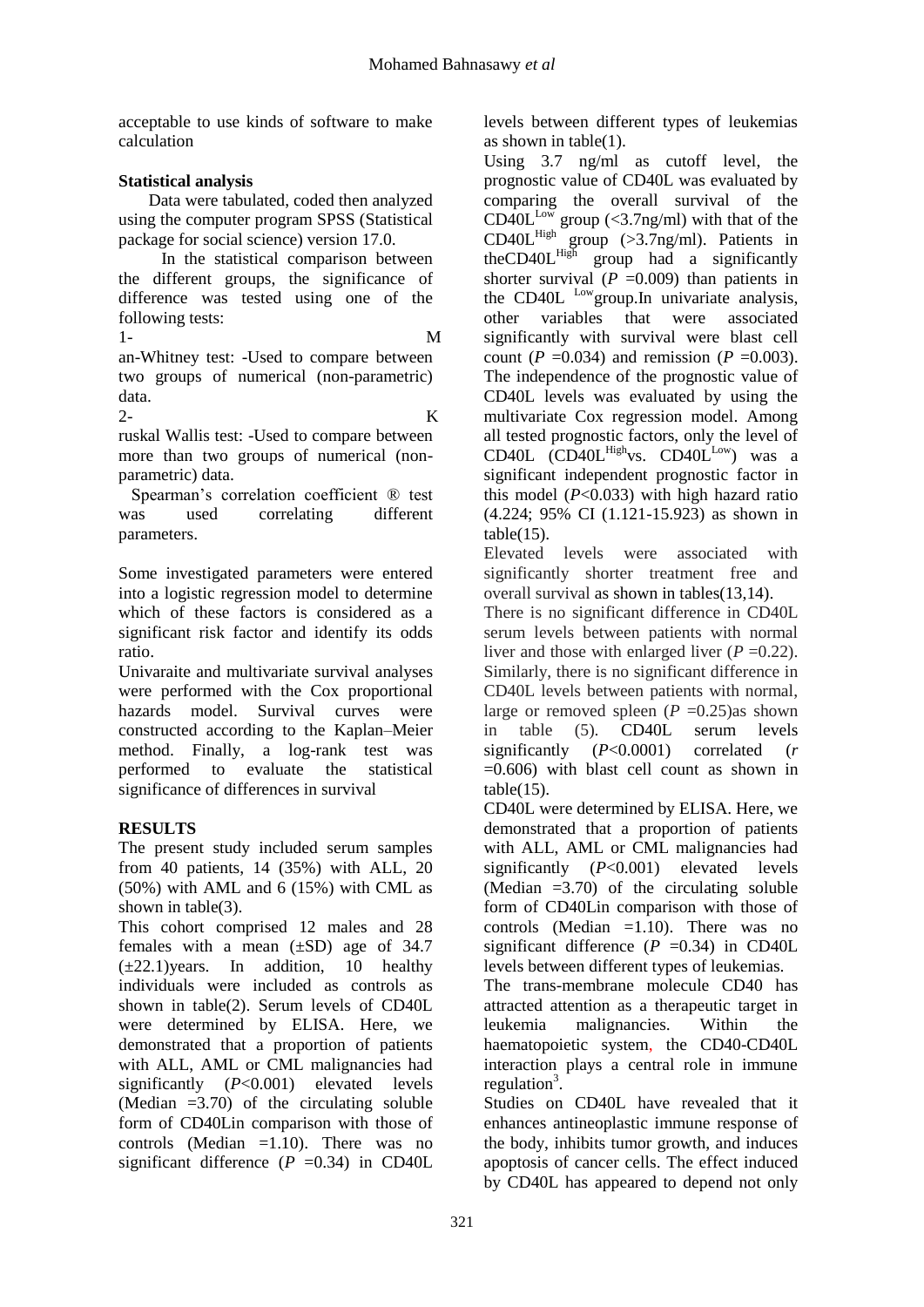on the type of cells that show the receptor expression but also on the strength of the signal transmitted by the ligand. High signal (the cell has many CD40 molecules) indicates apoptosis of cancer cells, whereas low signal (a small number of receptors) CD40L promotes cancer growth<sup>4</sup>.

Fas ligand and CD40L are transmembrane proteins that are expressed predominantly on activated T lymphocytes. The malignantchronic lymphocytic leukemiacells express CD40 and Fas receptors, which can transduce cell-survival and cell-death signals. Thus, **[Younes](http://www.ncbi.nlm.nih.gov/pubmed/?term=Younes%20A%5BAuthor%5D&cauthor=true&cauthor_uid=9450802)***et al***. 5** examined the role of CD40 in the growth regulation of chronic leukemiacells and its interaction with Fasmediated and fludarabine-induced apoptosis *in vitro*.

Chronic leukemiacells underwent apoptosis in culturewhich was enhanced by Fas ligand.While, CD40L rescued chronic leukemiacells from spontaneous apoptosis and caused malignant cells to resist apoptosis induced by FasL. The mean soluble CD40L level was significantly elevated (*P*<0.001)in chronic leukemiapatients compared to the normal donors. These results demonstrated that serum of patients with chronic lymphocytic leukemiacontained elevated levels of biologically active soluble CD40L **<sup>5</sup>** . Under most circumstances, chronic leukemiaB cells do not proliferate in culture and express a limited repertoire of surface antigens, including CD19, CD20, CD23, CD27, CD40, and CD70. While, **[Schattner](http://www.ncbi.nlm.nih.gov/pubmed/?term=Schattner%20EJ%5BAuthor%5D&cauthor=true&cauthor_uid=9531577)** et al.<sup>6</sup> reported that freshly isolated B cells from a subset of chronic leukemiacases constitutively express CD40L, a member of the tumor necrosis factor family which is normally expressed by activated CD4(+) T cells and mediates T-cell-dependent B-cell proliferation and antibody production.

CD40L was detected in purified chronic leukemiaB cells by immunofluorescence flow cytometry, by RT-PCR, and by immunoprecipitation. To demonstrate that CD40L in the CLL B cells is functional, they used irradiated chronic leukemiacells to stimulate IgG production by target, nonmalignant B cells in coculture. The chronic leukemiaB cells induced IgG production by normal B cells to a similar degree as did purified T cells in a process

which was partially inhibited by monoclonal antibody to CD40L**<sup>6</sup>** .

Using 3.7 ng/ml as cutoff level, the prognostic value of CD40L was evaluated by comparing the overall survival of the  $CD40L^{\text{Low}}$  group (<3.7ng/ml) with that of the  $CD40L<sup>High</sup>$  group (>3.7ng/ml). Patients in theCD40L<sup>High</sup> group had a significantly shorter survival  $(P = 0.009)$  than patients in the CD40L <sup>Low</sup>group.In univariate analysis, other variables that were associated significantly with survival were blast cell count ( $P = 0.034$ ) and remission ( $P = 0.003$ ). The independence of the prognostic value of CD40L levels was evaluated by using the multivariate Cox regression model. Among all tested prognostic factors, only the level of  $CD40L$   $(CD40L<sup>High</sup>vs. CD40L<sup>Low</sup>)$  was asignificant independent prognostic factor in this model (*P*<0.033) with high hazard ratio (4.224; 95% CI (1.121-15.923)).

Themajority of chronic leukemia cells strongly express membrane CD40 (mCD40), and mCD40-CD40L engagement within the lymph node microenvironment is thought to provide signals critical for their proliferation and survival**<sup>3</sup>** .It has become evident that high levels of proliferation of the leukemic population in chronic leukemiaare correlated with worse prognosis. In proliferation centers, chronic leukemiacells are in close contact with activated CD40L+ CD4+ T cells, and it has been proposed that these cells can support the growth of chronic leukemiacells through CD40 ligation.However, although CD40L stimulation alters the apoptotic profile of chronic leukemiacells and increases their resistance to apoptosis, it induces minimal proliferation on its own.Thus, there might be other stimuli provided by activated CD4+ T cells that contribute to proliferation of chronic leukemiacells**<sup>7</sup>** .

So, increased levels of CD40L may cause in shorter survival.

Hock et al.<sup>8</sup> reported thatmany patients with hematologic malignancies have elevated circulating levels of soluble CD40, and these elevated levels are associated with a poor prognosis especially in patients with multiple myelomaand acute myeloid leukemia, suggesting that CD40 may have a role in modulating antitumor responses and also may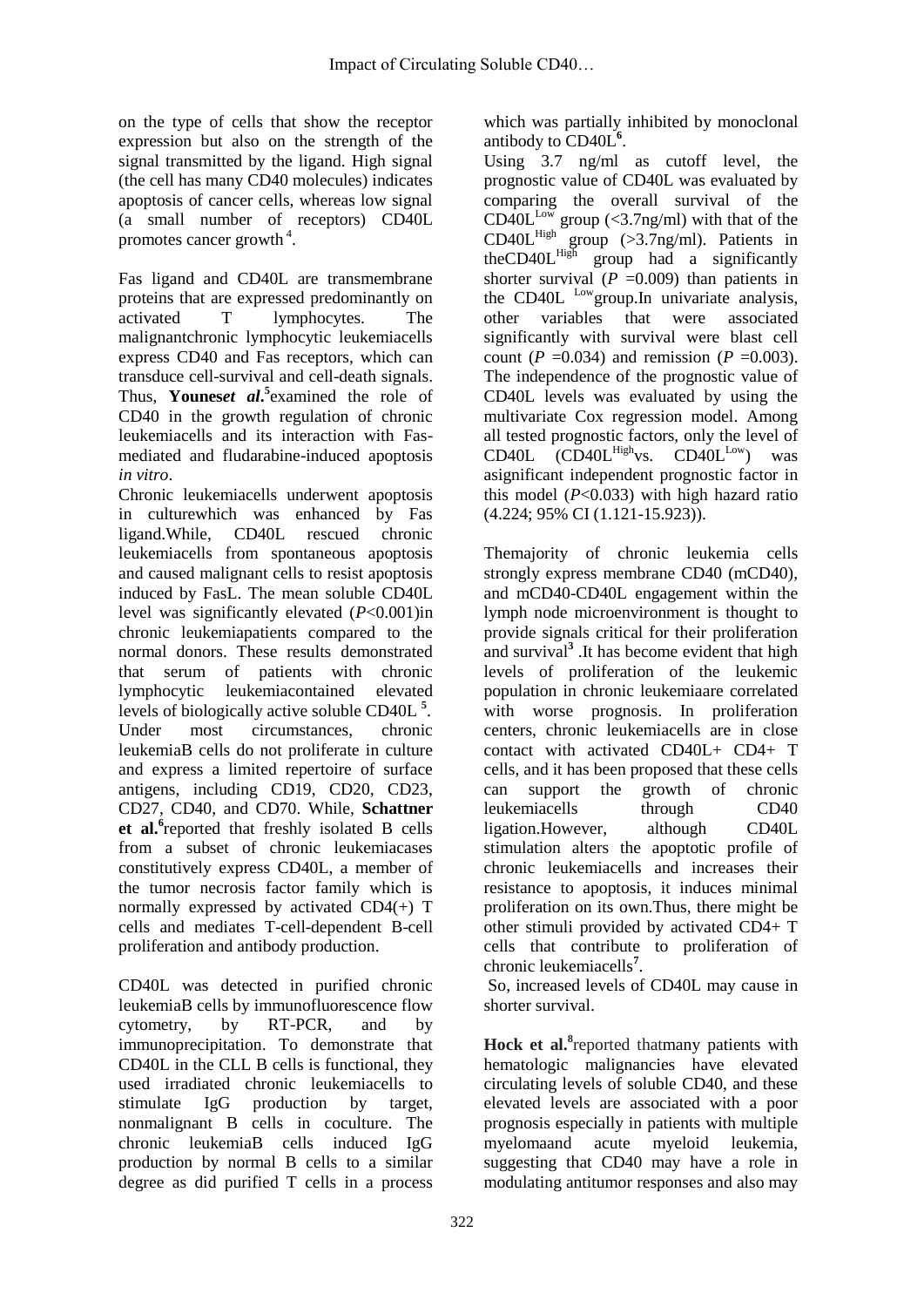be a useful prognostic marker.Moreover, **Hock** *et al***. 3** investigated the prognostic significance of plasma CD40 in untreated chronic leukemiapatients. They reported that most of patients had levels higher than those of normal donors and that elevated levels were associated with significantly shorter treatment free and overall survival. These results suggestedthat CD40 may play a role in chronic leukemiaprogression.

Serum CD40L levels not correlate with some established prognostic factors like age, hemoglobin or platelet counts. Similar findings were obtained by Lee  $et$   $al.^9$ who reported that plasma CD40L levels not correlated with these parameters in sickle cell anemia. Else, theprognostic value of CD40L levels in ALL, AML and CML appears to be independent of other established prognostic factors like spleen and liver size.

There is no significant difference in CD40L serum levels between patients with normal liver and those with enlarged liver  $(P = 0.22)$ . Similarly, there is no significant difference in CD40L levels between patients with normal, large or removed spleen  $(P = 0.25)$ . These results suggest that, irrespective of its actual functional roles, CD40L merits further investigation as a clinically useful prognostic marker not only in ALL, AML and CML but also in chronic lymphatic leukemia**<sup>8</sup>** .

Moreover, CD40L serum levels significantly  $(P<0.0001)$  correlated  $(r = 0.606)$  with blast cell count. Else, CD40L levels significantly correlated with WBC count as another marker of inflammation. Similar correlation between CD40L and WBC was obtained by Unek*et al*.<sup>10</sup>.

# **CONCLUSION**

The data presented in the current study demonstrate that significantly elevated levels of a circulating, soluble form of CD40L are present in patients with ALL, AML and CML malignancies and are associated with poor prognosisandshorter survival.

**Recommendation,**these results further suggest that CD40Lis a potential prognostic biomarker for different types of leukemiamalignancies. Thus, we can recommend the detection of soluble CD40Las individual or in a combination with other established prognostic markers tonot only provides useful information for therapeutic supervision judgment but also to monitoring the disease.

## **REFERENCES**

**1.Pui CH (2001):Acute lymphoblastic leukemia. In: William's Hematology; v Beutter E, Lichtman MA, Collar BS, Kipps TJ, Seligsohn U. (editors), (6th ed.). New York St Louis, McGraw Hillmc; USA, Ch.94, p: 114. 2.VanKootenCandBanchereauJ(2000):**CD40- 40ligand.JLeukocBiol.,67:2-17.

**3.Hock BD, Fernyhough LJ, Gough SM and McKenzie JL (2013):**Clinical Significance of Plasma Levels of Soluble CD40 inPatients with Chronic Lymphocytic Leukemia. Open J Blood Diseases, 3:1-5.

**4**.**[Korniluk A,](http://www.ncbi.nlm.nih.gov/pubmed/?term=Korniluk%20A%5BAuthor%5D&cauthor=true&cauthor_uid=25117071) [Kemona H](http://www.ncbi.nlm.nih.gov/pubmed/?term=Kemona%20H%5BAuthor%5D&cauthor=true&cauthor_uid=25117071) and [Dymicka-](http://www.ncbi.nlm.nih.gov/pubmed/?term=Dymicka-Piekarska%20V%5BAuthor%5D&cauthor=true&cauthor_uid=25117071)[Piekarska V\(](http://www.ncbi.nlm.nih.gov/pubmed/?term=Dymicka-Piekarska%20V%5BAuthor%5D&cauthor=true&cauthor_uid=25117071)2014):** Multifunctional CD40L: proand anti-neoplastic activity. [Tumour Biol.,](http://www.ncbi.nlm.nih.gov/pubmed/?term=Tumor+Biol.+%282014%29+35%3A9447%E2%80%939457) 35:9447-9457.

**5[.Younes A,](http://www.ncbi.nlm.nih.gov/pubmed/?term=Younes%20A%5BAuthor%5D&cauthor=true&cauthor_uid=9450802) [Snell V,](http://www.ncbi.nlm.nih.gov/pubmed/?term=Snell%20V%5BAuthor%5D&cauthor=true&cauthor_uid=9450802) [Consoli U,](http://www.ncbi.nlm.nih.gov/pubmed/?term=Consoli%20U%5BAuthor%5D&cauthor=true&cauthor_uid=9450802) [Clodi K,](http://www.ncbi.nlm.nih.gov/pubmed/?term=Clodi%20K%5BAuthor%5D&cauthor=true&cauthor_uid=9450802) [Zhao](http://www.ncbi.nlm.nih.gov/pubmed/?term=Zhao%20S%5BAuthor%5D&cauthor=true&cauthor_uid=9450802)  [S,](http://www.ncbi.nlm.nih.gov/pubmed/?term=Zhao%20S%5BAuthor%5D&cauthor=true&cauthor_uid=9450802) [Palmer JL,](http://www.ncbi.nlm.nih.gov/pubmed/?term=Palmer%20JL%5BAuthor%5D&cauthor=true&cauthor_uid=9450802) [Thomas EK,](http://www.ncbi.nlm.nih.gov/pubmed/?term=Thomas%20EK%5BAuthor%5D&cauthor=true&cauthor_uid=9450802) [Armitage RJ](http://www.ncbi.nlm.nih.gov/pubmed/?term=Armitage%20RJ%5BAuthor%5D&cauthor=true&cauthor_uid=9450802) and [Andreeff M\(](http://www.ncbi.nlm.nih.gov/pubmed/?term=Andreeff%20M%5BAuthor%5D&cauthor=true&cauthor_uid=9450802)1998):** Elevated levels of biologically active soluble CD40 ligand in the serum of patients with chronic lymphocytic leukaemia. [Br J Haematol.,](http://www.ncbi.nlm.nih.gov/pubmed/9450802)100:135-141.

**6[.Schattner EJ,](http://www.ncbi.nlm.nih.gov/pubmed/?term=Schattner%20EJ%5BAuthor%5D&cauthor=true&cauthor_uid=9531577) [Mascarenhas J,](http://www.ncbi.nlm.nih.gov/pubmed/?term=Mascarenhas%20J%5BAuthor%5D&cauthor=true&cauthor_uid=9531577) [Reyfman I,](http://www.ncbi.nlm.nih.gov/pubmed/?term=Reyfman%20I%5BAuthor%5D&cauthor=true&cauthor_uid=9531577) [Koshy M,](http://www.ncbi.nlm.nih.gov/pubmed/?term=Koshy%20M%5BAuthor%5D&cauthor=true&cauthor_uid=9531577) [Woo C,](http://www.ncbi.nlm.nih.gov/pubmed/?term=Woo%20C%5BAuthor%5D&cauthor=true&cauthor_uid=9531577) [Friedman SM](http://www.ncbi.nlm.nih.gov/pubmed/?term=Friedman%20SM%5BAuthor%5D&cauthor=true&cauthor_uid=9531577) and [Crow](http://www.ncbi.nlm.nih.gov/pubmed/?term=Crow%20MK%5BAuthor%5D&cauthor=true&cauthor_uid=9531577)  [MK\(](http://www.ncbi.nlm.nih.gov/pubmed/?term=Crow%20MK%5BAuthor%5D&cauthor=true&cauthor_uid=9531577)1998):**Chronic lymphocytic leukemia B cells can express CD40 ligand and demonstrate T-cell type costimulatory capacity. [Blood,](http://www.ncbi.nlm.nih.gov/pubmed/9531577)91:2689-2697.

**7[.Pascutti MF,](http://www.ncbi.nlm.nih.gov/pubmed/?term=Pascutti%20MF%5BAuthor%5D&cauthor=true&cauthor_uid=24014238) [Jak M,](http://www.ncbi.nlm.nih.gov/pubmed/?term=Jak%20M%5BAuthor%5D&cauthor=true&cauthor_uid=24014238) [Tromp JM,](http://www.ncbi.nlm.nih.gov/pubmed/?term=Tromp%20JM%5BAuthor%5D&cauthor=true&cauthor_uid=24014238) [Derks IA,](http://www.ncbi.nlm.nih.gov/pubmed/?term=Derks%20IA%5BAuthor%5D&cauthor=true&cauthor_uid=24014238) [Remmerswaal EB,](http://www.ncbi.nlm.nih.gov/pubmed/?term=Remmerswaal%20EB%5BAuthor%5D&cauthor=true&cauthor_uid=24014238) [Thijssen R,](http://www.ncbi.nlm.nih.gov/pubmed/?term=Thijssen%20R%5BAuthor%5D&cauthor=true&cauthor_uid=24014238) [van Attekum](http://www.ncbi.nlm.nih.gov/pubmed/?term=van%20Attekum%20MH%5BAuthor%5D&cauthor=true&cauthor_uid=24014238)  [MH,](http://www.ncbi.nlm.nih.gov/pubmed/?term=van%20Attekum%20MH%5BAuthor%5D&cauthor=true&cauthor_uid=24014238) [van Bochove GG,](http://www.ncbi.nlm.nih.gov/pubmed/?term=van%20Bochove%20GG%5BAuthor%5D&cauthor=true&cauthor_uid=24014238) [Luijks DM,](http://www.ncbi.nlm.nih.gov/pubmed/?term=Luijks%20DM%5BAuthor%5D&cauthor=true&cauthor_uid=24014238) [Pals ST,](http://www.ncbi.nlm.nih.gov/pubmed/?term=Pals%20ST%5BAuthor%5D&cauthor=true&cauthor_uid=24014238) [van Lier RA,](http://www.ncbi.nlm.nih.gov/pubmed/?term=van%20Lier%20RA%5BAuthor%5D&cauthor=true&cauthor_uid=24014238) [Kater AP,](http://www.ncbi.nlm.nih.gov/pubmed/?term=Kater%20AP%5BAuthor%5D&cauthor=true&cauthor_uid=24014238) [van Oers MH](http://www.ncbi.nlm.nih.gov/pubmed/?term=van%20Oers%20MH%5BAuthor%5D&cauthor=true&cauthor_uid=24014238) and [Eldering E\(](http://www.ncbi.nlm.nih.gov/pubmed/?term=Eldering%20E%5BAuthor%5D&cauthor=true&cauthor_uid=24014238)2013):**IL-21 and CD40L signals from autologous T cells can induce antigenindependent proliferation of CLL cells. [Blood,](http://www.ncbi.nlm.nih.gov/pubmed/?term=IL-21+and+CD40L+signals+from+autologous+T+cells+can+induce+antigen-independent+proliferation+of+CLL+cells) 122:3010-3019.

**8[.Hock BD,](http://www.ncbi.nlm.nih.gov/pubmed/?term=Hock%20BD%5BAuthor%5D&cauthor=true&cauthor_uid=16598754) [McKenzie JL,](http://www.ncbi.nlm.nih.gov/pubmed/?term=McKenzie%20JL%5BAuthor%5D&cauthor=true&cauthor_uid=16598754) [Patton NW,](http://www.ncbi.nlm.nih.gov/pubmed/?term=Patton%20NW%5BAuthor%5D&cauthor=true&cauthor_uid=16598754) [Drayson M,](http://www.ncbi.nlm.nih.gov/pubmed/?term=Drayson%20M%5BAuthor%5D&cauthor=true&cauthor_uid=16598754) [Taylor K,](http://www.ncbi.nlm.nih.gov/pubmed/?term=Taylor%20K%5BAuthor%5D&cauthor=true&cauthor_uid=16598754) [Wakeman C,](http://www.ncbi.nlm.nih.gov/pubmed/?term=Wakeman%20C%5BAuthor%5D&cauthor=true&cauthor_uid=16598754) [Kantarjian H,](http://www.ncbi.nlm.nih.gov/pubmed/?term=Kantarjian%20H%5BAuthor%5D&cauthor=true&cauthor_uid=16598754) [Giles Fa](http://www.ncbi.nlm.nih.gov/pubmed/?term=Giles%20F%5BAuthor%5D&cauthor=true&cauthor_uid=16598754)n[dAlbitar M\(](http://www.ncbi.nlm.nih.gov/pubmed/?term=Albitar%20M%5BAuthor%5D&cauthor=true&cauthor_uid=16598754)2006):** Circulating levels and clinical significance of soluble CD40 in patients with hematologic malignancies. [Cancer,](http://www.ncbi.nlm.nih.gov/pubmed/?term=Circulating+Levels+and+Clinical+Significance+of+Soluble+CD40+in+Patients+with+Hematologic+Malignancies)106:2148-2157.

#### **9[.Lee SP,](http://www.ncbi.nlm.nih.gov/pubmed/?term=Lee%20SP%5BAuthor%5D&cauthor=true&cauthor_uid=16601237) [Ataga KI,](http://www.ncbi.nlm.nih.gov/pubmed/?term=Ataga%20KI%5BAuthor%5D&cauthor=true&cauthor_uid=16601237) [Orringer EP,](http://www.ncbi.nlm.nih.gov/pubmed/?term=Orringer%20EP%5BAuthor%5D&cauthor=true&cauthor_uid=16601237) [Phillips](http://www.ncbi.nlm.nih.gov/pubmed/?term=Phillips%20DR%5BAuthor%5D&cauthor=true&cauthor_uid=16601237)  [DRa](http://www.ncbi.nlm.nih.gov/pubmed/?term=Phillips%20DR%5BAuthor%5D&cauthor=true&cauthor_uid=16601237)n[dParise](http://www.ncbi.nlm.nih.gov/pubmed/?term=Parise%20LV%5BAuthor%5D&cauthor=true&cauthor_uid=16601237)**

**[LV\(](http://www.ncbi.nlm.nih.gov/pubmed/?term=Parise%20LV%5BAuthor%5D&cauthor=true&cauthor_uid=16601237)2006):**BiologicallyactiveCD40ligand is elevated in sicklecellanemia: potentialrole for platelet-

mediatedinflammation[.ArteriosclerThrombVasc](http://www.ncbi.nlm.nih.gov/pubmed/?term=Biologically+Active+CD40+Ligand+Is+Elevated+in+Sickle+Cell+Anemia+Potential+Role+for+Platelet-Mediated+Inflammation)  [Biol.,](http://www.ncbi.nlm.nih.gov/pubmed/?term=Biologically+Active+CD40+Ligand+Is+Elevated+in+Sickle+Cell+Anemia+Potential+Role+for+Platelet-Mediated+Inflammation)26:1626-1631.

**10[.Unek IT,](http://www.ncbi.nlm.nih.gov/pubmed/?term=Unek%20IT%5BAuthor%5D&cauthor=true&cauthor_uid=20660932) [Bayraktar](http://www.ncbi.nlm.nih.gov/pubmed/?term=Bayraktar%20F%5BAuthor%5D&cauthor=true&cauthor_uid=20660932) F, [Solmaz D,](http://www.ncbi.nlm.nih.gov/pubmed/?term=Solmaz%20D%5BAuthor%5D&cauthor=true&cauthor_uid=20660932) [Ellidokuz](http://www.ncbi.nlm.nih.gov/pubmed/?term=Ellidokuz%20H%5BAuthor%5D&cauthor=true&cauthor_uid=20660932)  [H,](http://www.ncbi.nlm.nih.gov/pubmed/?term=Ellidokuz%20H%5BAuthor%5D&cauthor=true&cauthor_uid=20660932) [Sisman AR,](http://www.ncbi.nlm.nih.gov/pubmed/?term=Sisman%20AR%5BAuthor%5D&cauthor=true&cauthor_uid=20660932) [Yuksel F](http://www.ncbi.nlm.nih.gov/pubmed/?term=Yuksel%20F%5BAuthor%5D&cauthor=true&cauthor_uid=20660932) an[dYesil S\(](http://www.ncbi.nlm.nih.gov/pubmed/?term=Yesil%20S%5BAuthor%5D&cauthor=true&cauthor_uid=20660932)2010):** The levels of soluble CD40 ligand and C-reactive protein in normal weight, overweight and obese people[.Clin Med Res.,](http://www.ncbi.nlm.nih.gov/pubmed/?term=PMC2910107) 8:89-95.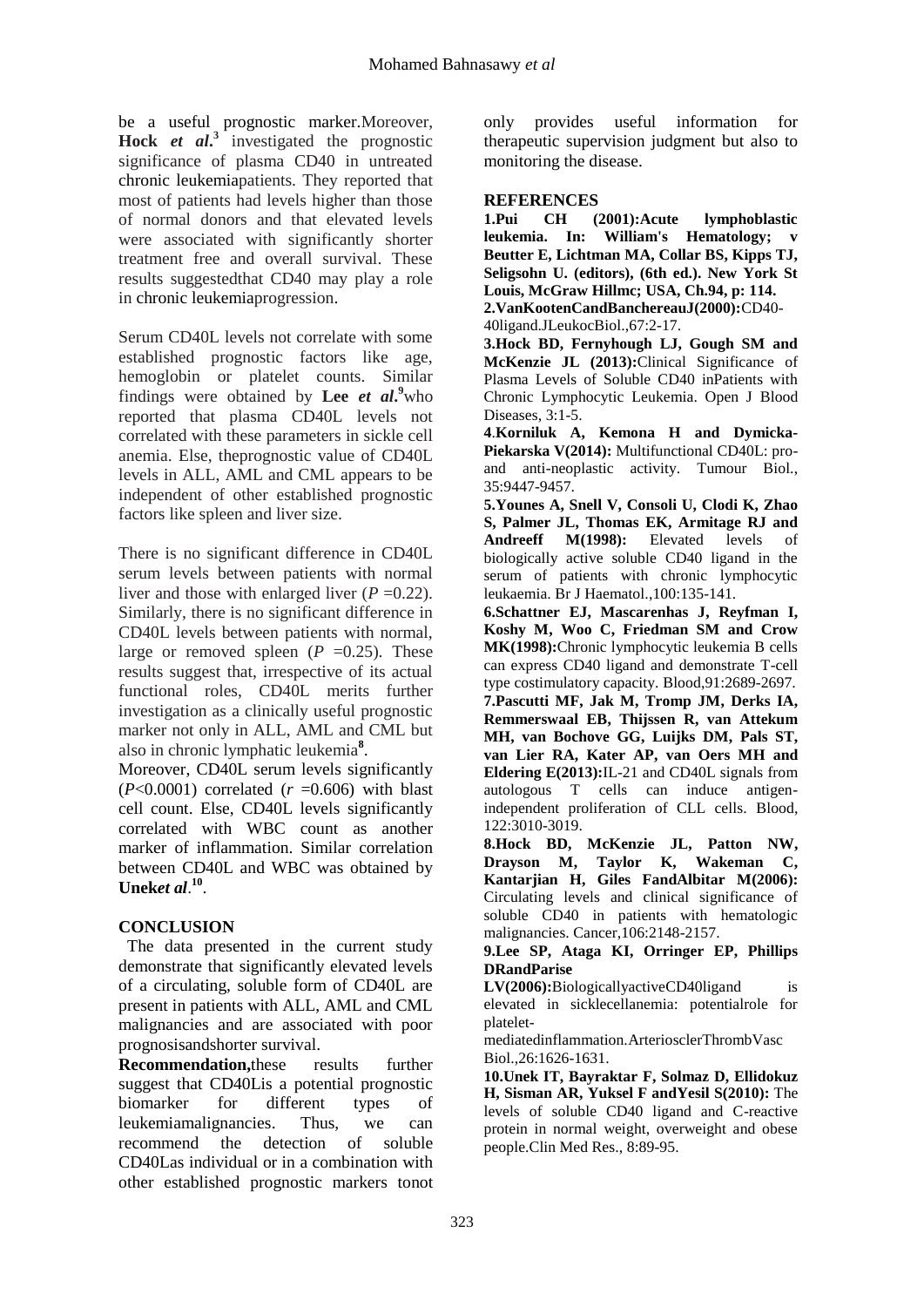|              |               | <b>Groups</b> |           |         |
|--------------|---------------|---------------|-----------|---------|
|              |               | Control       | Cases     |         |
|              | <b>Median</b> | 1.10          | 3.70      |         |
| <b>CD40L</b> | IQR           | $.90 - 2.50$  | 2.90-4.65 | < 0.001 |

#### **Table (1): association between Median and IQR in cases and control.**

*P: Probability Test used: Mann-Whitney U test IQR: Interquartile range* There is high significant difference between leukemia cases and controlCases.

| Table (2): description of Mean and SD regarding age and sex. |
|--------------------------------------------------------------|
|--------------------------------------------------------------|

|     | <b>Mean</b>                                                                              |               | 34.67 |
|-----|------------------------------------------------------------------------------------------|---------------|-------|
| Age | $\pm SD$<br>N <sub>0</sub><br>12<br><b>Male</b><br>$\frac{0}{0}$<br>N <sub>0</sub><br>28 | 22.13         |       |
|     |                                                                                          |               |       |
| sex |                                                                                          |               | 30.0% |
|     | <b>Female</b>                                                                            |               |       |
|     |                                                                                          | $\frac{0}{0}$ | 70.0% |

*SD: Standard deviation*

## **Table (3): Percentage of diagnosed types of leukemia.**

|           |            | N <sub>0</sub> | $\frac{1}{2}$ |
|-----------|------------|----------------|---------------|
| diagnosis | ALL        | 14             | 35.0%         |
|           | AML        | 20             | 50.0%         |
|           | <b>CML</b> | o              | 15.0%         |

#### **Table (4): Descriptions of CD40L (Hb, WBCs, Plts, Blast cell count«BM, Peripheral» and LDH) represented as Median and Range.**

|                             | <b>Median</b> | range          |
|-----------------------------|---------------|----------------|
| Hb(g/dl)                    | 9.10          | 2.30-15.10     |
| <b>WBCs</b>                 | 5.65          | .03-230.00     |
| <b>Platelets</b>            | 22.00         | .15-370.00     |
| <b>Blast cell count BM%</b> | 42.00         | $.00 - 100.00$ |
| <b>BLAST CELL COUNT P%</b>  | 10.00         | .00-95.00      |
| LDH                         | 699.08        | 1.00-3600.00   |

# **Table (5): Frequency of Clinical findings (Liver, Spleen and LN) in studied cases.**

|               |                 | N <sub>0</sub> |
|---------------|-----------------|----------------|
|               | <b>Normal</b>   | 13             |
| Liver         | <b>Enlarged</b> | 27             |
|               | <b>Normal</b>   | 12             |
| <b>SPLEEN</b> | <b>Enlarged</b> | 26             |
|               | <b>Removed</b>  | $\mathbf 2$    |
|               | N               | 29             |
| LN            | P               |                |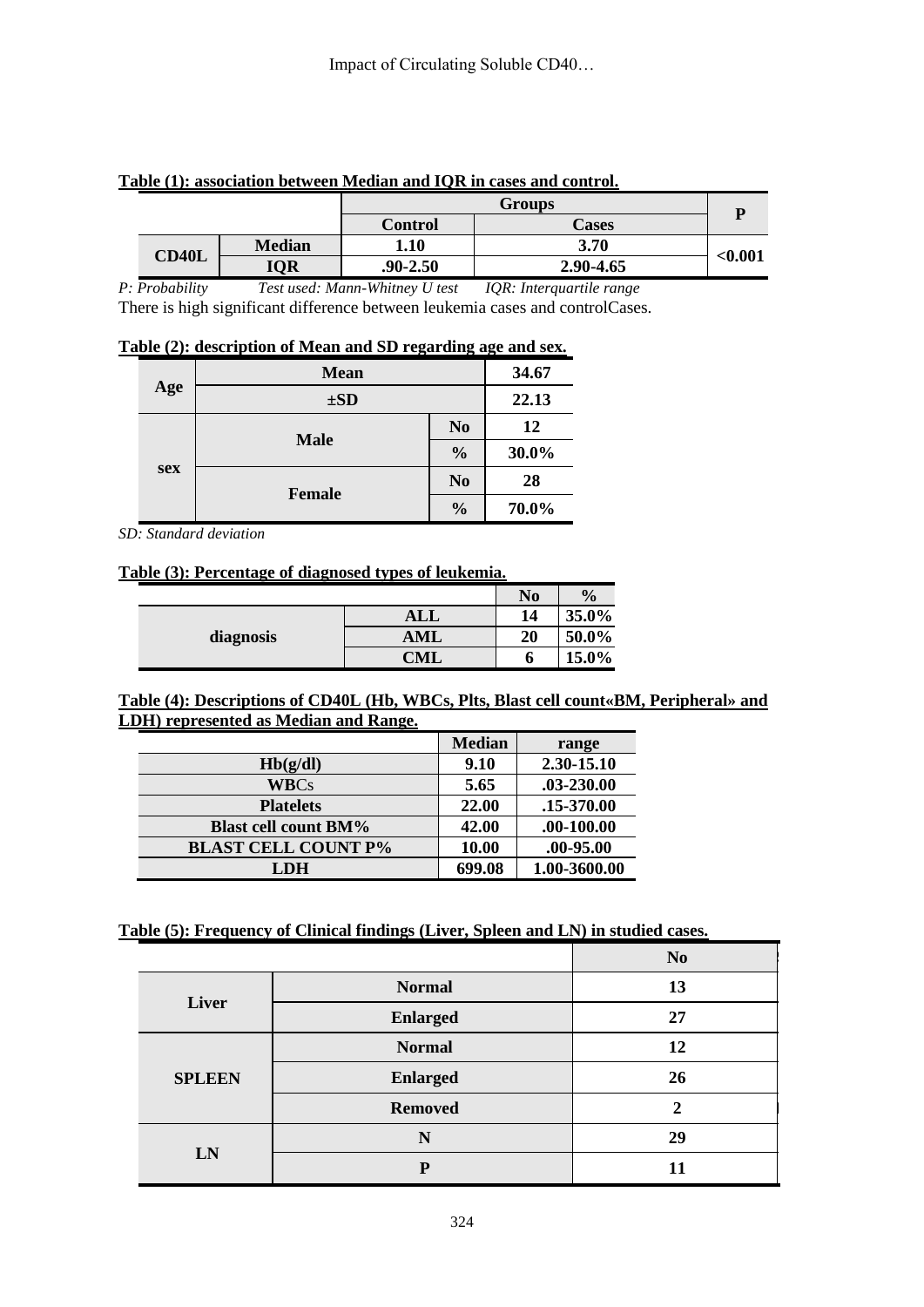| able $(0)$ . I requestly of Kennission muucuon, Outcome are and Thile of the statify $(1)$ really $\pm 0$ D $\mu$ |                                                   |                |       |
|-------------------------------------------------------------------------------------------------------------------|---------------------------------------------------|----------------|-------|
|                                                                                                                   | N <sub>0</sub><br>N <sub>0</sub><br>$\frac{0}{0}$ |                | 16    |
|                                                                                                                   |                                                   | 40.0%          |       |
| remission induction                                                                                               |                                                   | N <sub>0</sub> | 24    |
|                                                                                                                   | Yes                                               | $\frac{0}{0}$  | 60.0% |
|                                                                                                                   | Live                                              | N <sub>0</sub> | 16    |
|                                                                                                                   |                                                   | $\frac{0}{0}$  | 40.0% |
| outcome died                                                                                                      |                                                   | N <sub>0</sub> | 24    |
|                                                                                                                   | <b>Die</b><br>$\frac{0}{0}$                       |                | 60.0% |
|                                                                                                                   |                                                   | <b>Mean</b>    | 14.90 |
| <b>Time</b>                                                                                                       | $\pm SD$                                          |                | 8.58  |

#### **Table (6): Frequency of Remission induction, Outcome die and Time of the study (Mean, ±SD).**

CD40 vs others:

#### **Table (7): Comparison between Male and Female in CD40L expression (Median-IQR).**

|       |               | sex                   |           | D    |  |
|-------|---------------|-----------------------|-----------|------|--|
|       |               | <b>Male</b><br>Female |           |      |  |
|       | <b>Median</b> | 3.40                  | 3.95      |      |  |
| CD40L | IQR           | 2.80-4.00             | 3.00-4.90 | 0.38 |  |

*Test used: Mann-Whiney test*

#### **Table (8) Comparison between ALL, AML and CML in CD40L expression (Median-IQR).**

|       |               | <b>ALL</b> | <b>AML</b> | <b>CML</b> | P    |
|-------|---------------|------------|------------|------------|------|
|       | <b>Median</b> | 3.80       | 3.25       | 4.00       |      |
| CD40L | <b>IQR</b>    | 3.50-4.80  | 2.70-4.75  | 3.50-5.25  | 0.34 |

*Test used: Kruskalwallis test*

## **Table (9): Comparison between Normal and Enlarged Liver in CD40L expression (Median and IQR).**

|       | Liver         |               |                 |      |
|-------|---------------|---------------|-----------------|------|
|       |               | <b>Normal</b> | <b>Enlarged</b> |      |
| CD40L | <b>Median</b> | 3.45          | 4.10            | 0.22 |
|       | <b>IQR</b>    | 2.80-4.00     | 2.90-5.90       |      |

*Test used: Mann-Whiney test*

#### **Table (10) Comparison between Normal, Enlarged and Removed Spleen in CD40L expression (Median and IQR).**

|              |               | <b>SPLEEN</b> |                 |                |      |
|--------------|---------------|---------------|-----------------|----------------|------|
|              |               | <b>Normal</b> | <b>Enlarged</b> | <b>Removed</b> |      |
| <b>CD40L</b> | <b>Median</b> | 4.00          | 3.50            | 4.10           | 0.25 |
|              | <b>IOR</b>    | 3.40-5.60     | 2.70-4.40       | $3.70 - 4.50$  |      |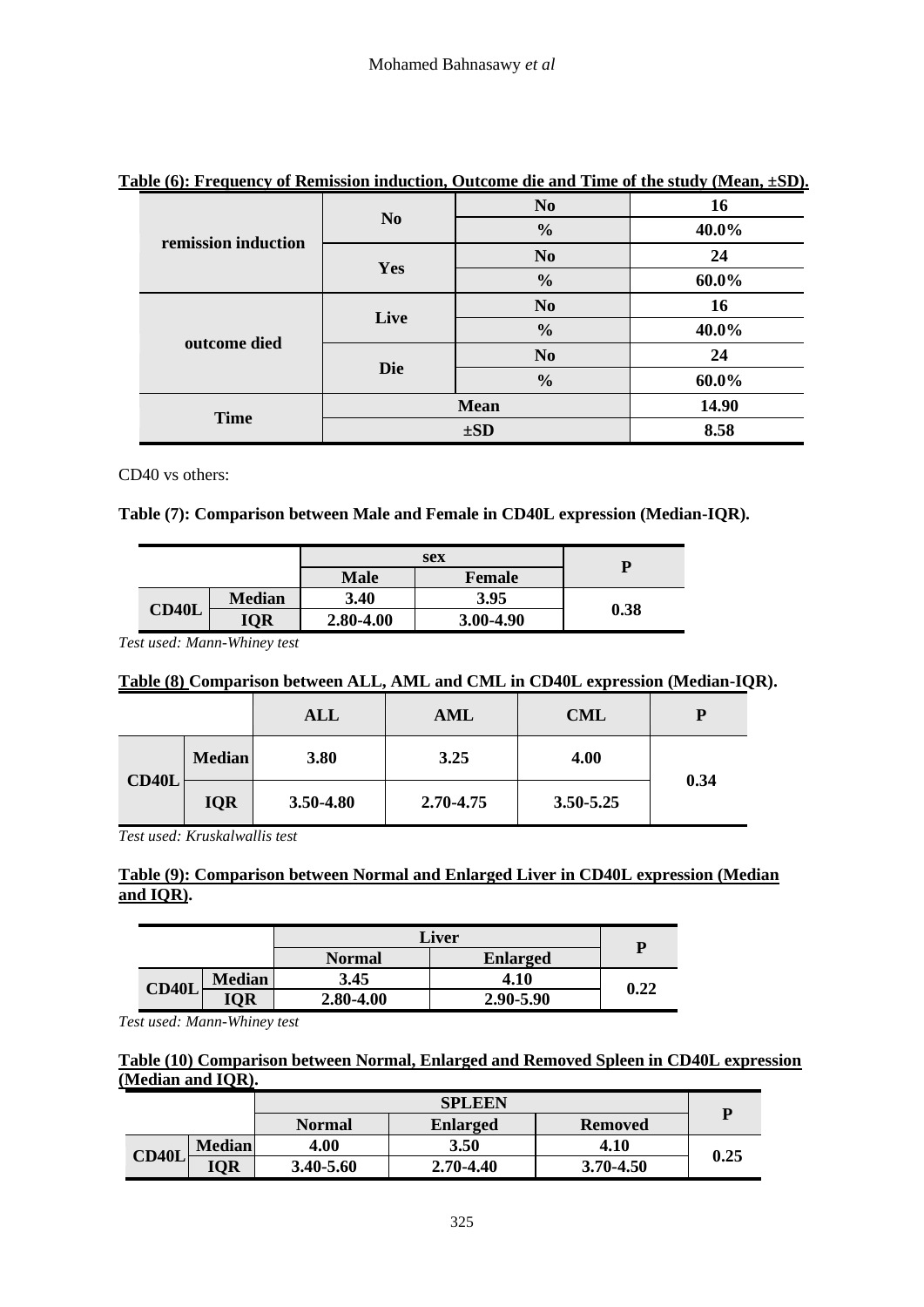| gns in CD40L expression (Median and IQR). |       |               |           |           |             |  |  |
|-------------------------------------------|-------|---------------|-----------|-----------|-------------|--|--|
|                                           |       |               |           | LN        |             |  |  |
|                                           |       |               |           |           |             |  |  |
|                                           |       | <b>Median</b> | 3.70      | 4.10      |             |  |  |
|                                           | CD40L | <b>IQR</b>    | 2.90-4.80 | 2.90-4.40 | <b>1.00</b> |  |  |

## **Table (11): Comparison between cases with Free LN and those with Positive symptoms and signs in CD40L expression (Median and IQR).**

*Test used: Mann-Whiney test*

## **Table (12): Comparison between cases with remission and those who are relapsing in CD40L expression (Median and IQR).**

|       |               | <b>Remission Induction</b> | P         |         |
|-------|---------------|----------------------------|-----------|---------|
|       |               | N <sub>0</sub>             | Yes       |         |
|       | <b>Median</b> | 4.35                       | 3.10      |         |
| CD40L | <b>IQR</b>    | $3.95 - 6.15$              | 2.70-3.70 | < 0.001 |

*Test used: Mann-Whiney test*

There is significance difference in CD40L levels between cases with remission and those who are relapsing.

## **Table (13): Comparison between Live and Dead (outcome died) in CD40L expression (Median and IQR).**

|       |               |               | outcome died |         |
|-------|---------------|---------------|--------------|---------|
|       |               | Live          | <b>Die</b>   | P       |
|       | <b>Median</b> | 2.80          | 4.30         |         |
| CD40L | <b>IQR</b>    | $2.70 - 3.30$ | 3.75-6.15    | < 0.001 |

*Test used: Mann-Whiney test*

There is significance difference in CD40L levels between live and Dead cases. **Logistic regression(Stepwise):**

# **Table (14): CD40L Logistic regression.**

|                     | P                  | <b>OR</b>                                | 95% C.I.     |
|---------------------|--------------------|------------------------------------------|--------------|
| CD40L               | .009               | 4.108                                    | 1.421-11.879 |
| $D.$ $D.$ $A.$ $A.$ | $AD.$ $A$ $A_2$ $$ | $CI, C, C, C, C, C, C, C, C, C, C, C, C$ |              |

*P: Probability OR: Odds ratio CI: Confidence interval*

The serum level of CD40L was a significant independent prognostic factor.